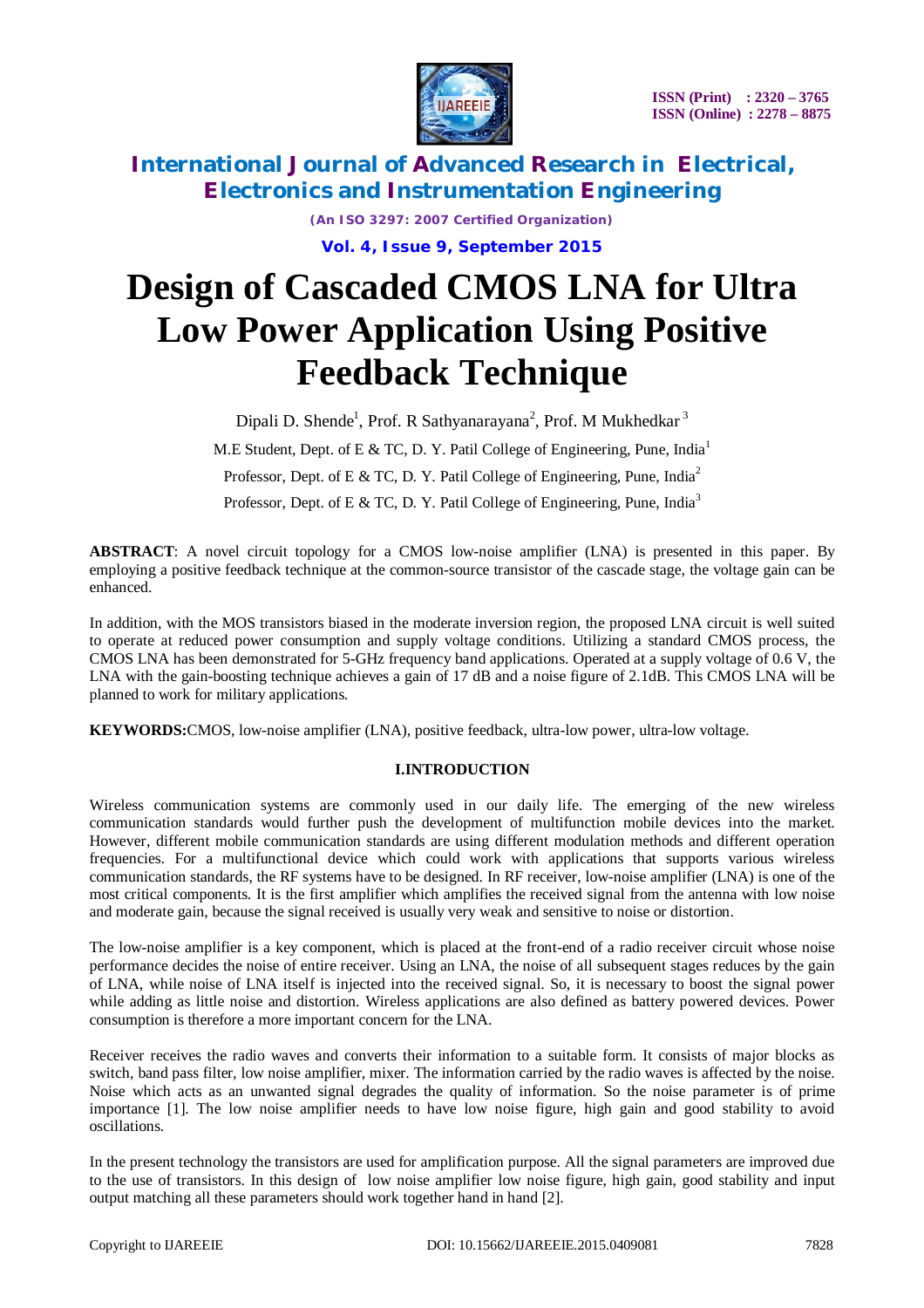

*(An ISO 3297: 2007 Certified Organization)*

#### **Vol. 4, Issue 9, September 2015**

To overcome the stringent limitations imposed by ultra-low supply voltage and ultra-low power dissipation, a cascade LNA topology is presented in this paper. By operating the transistors in moderate inversion, the LNA circuit can operate at microwatt power consumption. By incorporating a positive feedback technique in the proposed topology, enhanced gain can be achieved at the frequency band of interest. The aspect ratio and gate bias of M3 are optimized for optimum voltage gain, noise figure, linearity, and stability for the proposed LNA. Using a standard 0.13-µm CMOS process, the proposed CMOS LNA is implemented for the 5-GHz band applications.

### **II.LITERATURE SURVEY**

There are several existing solutions for CMOS-based LNAs.

The diverse range of modern wireless applications necessitates communication systems with more bandwidth and flexibility. Dual-band transceivers have been introduced to increase the functionality of such communication systems by switching between two different bands to receive one band at a time. While switching between bands improves the receiver's versatility (e.g., in multiband cellular phones). But, it is not sufficient in the case of a multifunctionality transceiver where more than one band needs to be received simultaneously (e.g., a multiband cellular phone with a global positioning system, global position system (GPS), receiver and a Bluetooth interface).

A two-stage common-source configuration was employed. This LNA was designed for 5 GHz application with 0.4 V supply voltage. By using forward-body-biased MOSFETs, the LNA can operate at 0.4 V supply voltage, demonstrating the application potential of dynamic threshold voltage technology in the radio frequency region. [3]

A 0.35-µm CMOS technology is used to design the LNA. Researcher designed new concurrent dual-band receiver architecture. It is capable of simultaneous operation at two different frequencies without dissipating twice as much power or a significant increase in cost and footprint. [8]

With the cascode amplifier topology, high gain can be achieved with relatively low current consumption. This method enhances the effective gm of the LNA by a factor that is inversely proportional to a MOSFET's input resistance. Also, this method does not degrade the NF of the LNA if the device sizes and bias conditions are chosen properly. But, there are some drawbacks with this cascode topology. The cascode LNA is not suitable for low voltage application due to its stacking configuration. [9]

In the case of multiband receiver, a fully integrated CMOS receiver front-end based on direct conversion architecture for UMTS/802.11b-g and a low-IF architecture at 100 kHz for DCS1800 was designed. [10]

There is an explicit trade-off between linearity, gain, and power consumption. To overcome the stringent limitations imposed by ultra-low supply voltage and ultra-low power dissipation, a two stage cascade LNA topology is presented in this implemented paper.

By using source degeneration technique, good input impedance matching is achieved in the first stage of an amplifier. By applying the positive feedback technique at the input of the second stage of amplifier, gain of the second stage of the designed amplifier can be enhanced.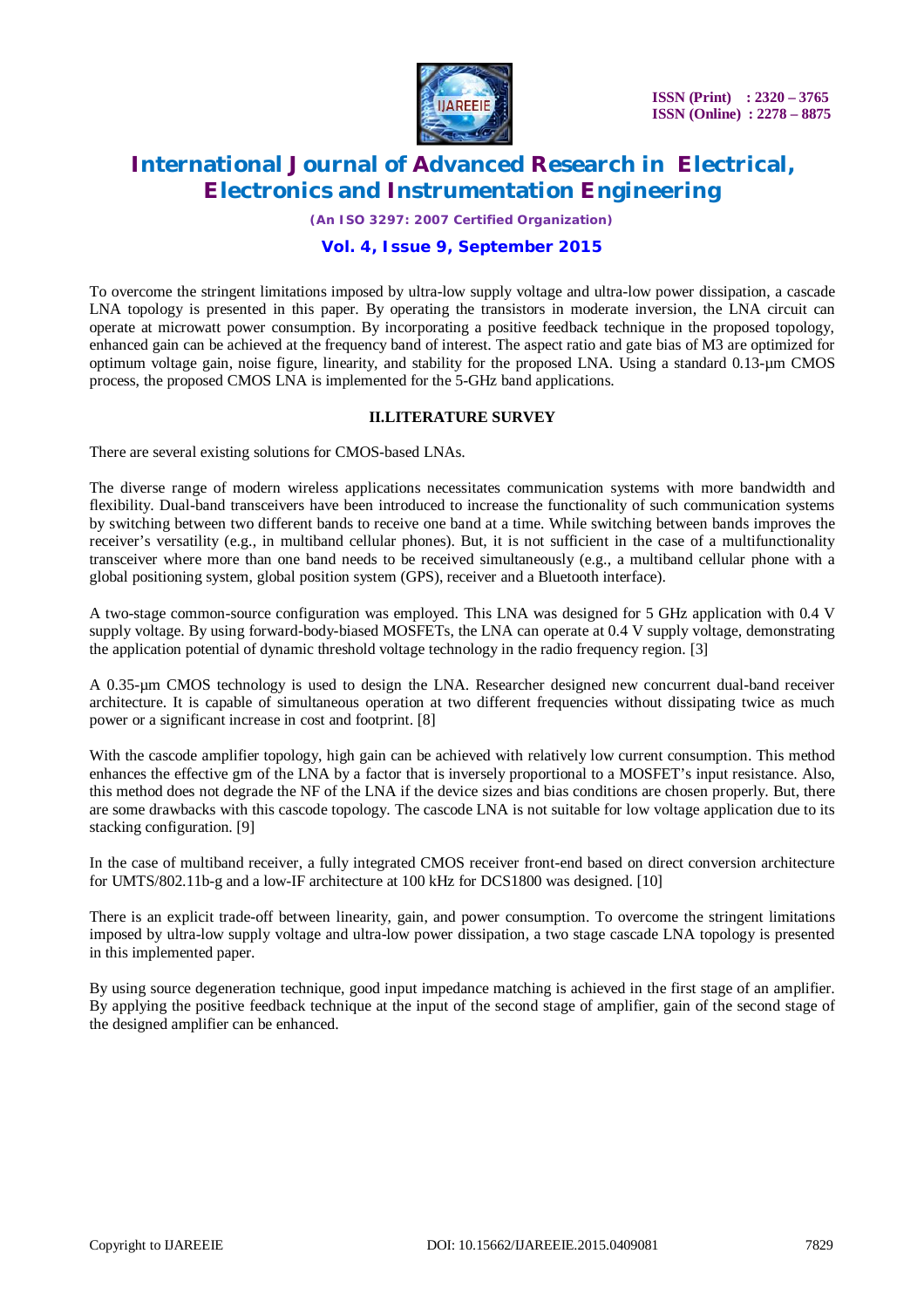

*(An ISO 3297: 2007 Certified Organization)*

### **Vol. 4, Issue 9, September 2015**

### **III.DESIGNED BLOCK DIAGRAM**

The designed two stage cascaded CMOS LNA is designed by using the following blocks.



#### Fig. 1 Block Diagram

Since the LNA is the first component in the receiver chain, the input must be matched to be driven by  $50\Omega$ . Many methods for matching the input using passive circuit elements are possible with varying bandwidths and degrees of complexity.

Combinations of transformers, resistors, inductors, capacitors and transmission lines are used to match electrical impedances. Designed LNA requires an inductor to provide the power and noise match. It is simple and in series with the input of the transistor. It achieves simultaneous noise and power matching of the transistor.

For CMOS circuit implementations, the most widely used circuit schematic is a common-source amplifier with source degeneration for ultra-low-supply voltage. In order to effectively enhance the voltage gain at ultra-low-supply voltage, positive feedback can be incorporated in the common-source amplifier with source degeneration.

Based on a simple concept, it can be accomplished by inserting a transconductance stage. With the designed technique, the voltage gain of the source-degenerated common-source amplifier can be determined by the second stage. For better understanding of the gain-enhancement technique, the loop gain of the positive feedback is derived.

Here, fixed biasing technique is used everywhere to bias the transistors M1, M2, M3. The DC voltage depends on the transistor's voltage requirement being used for the amplifier design. By employing a positive feedback technique at the common-source transistor of the cascade stage, the voltage gain can be enhanced.

### **IV.CIRCUIT IMPLEMENTATION**

The circuit simulation is done in the ADS (Advance Design System) software by the Agilent Company.The design using the lumped components and the TSMC RF CMOS components is done.

#### **A. First Stage of Amplifier:**

The first stage of typical CMOS low-noise amplifier uses an inductive degeneration approach for narrow-band input matching to the 50  $\Omega$  antennas. The transistor M1 is the main amplifying device of this stage and transistor M2 is cascaded with M1. An inductor L3 of a large value is connected between the drain of M1 and Vdd. This inductor which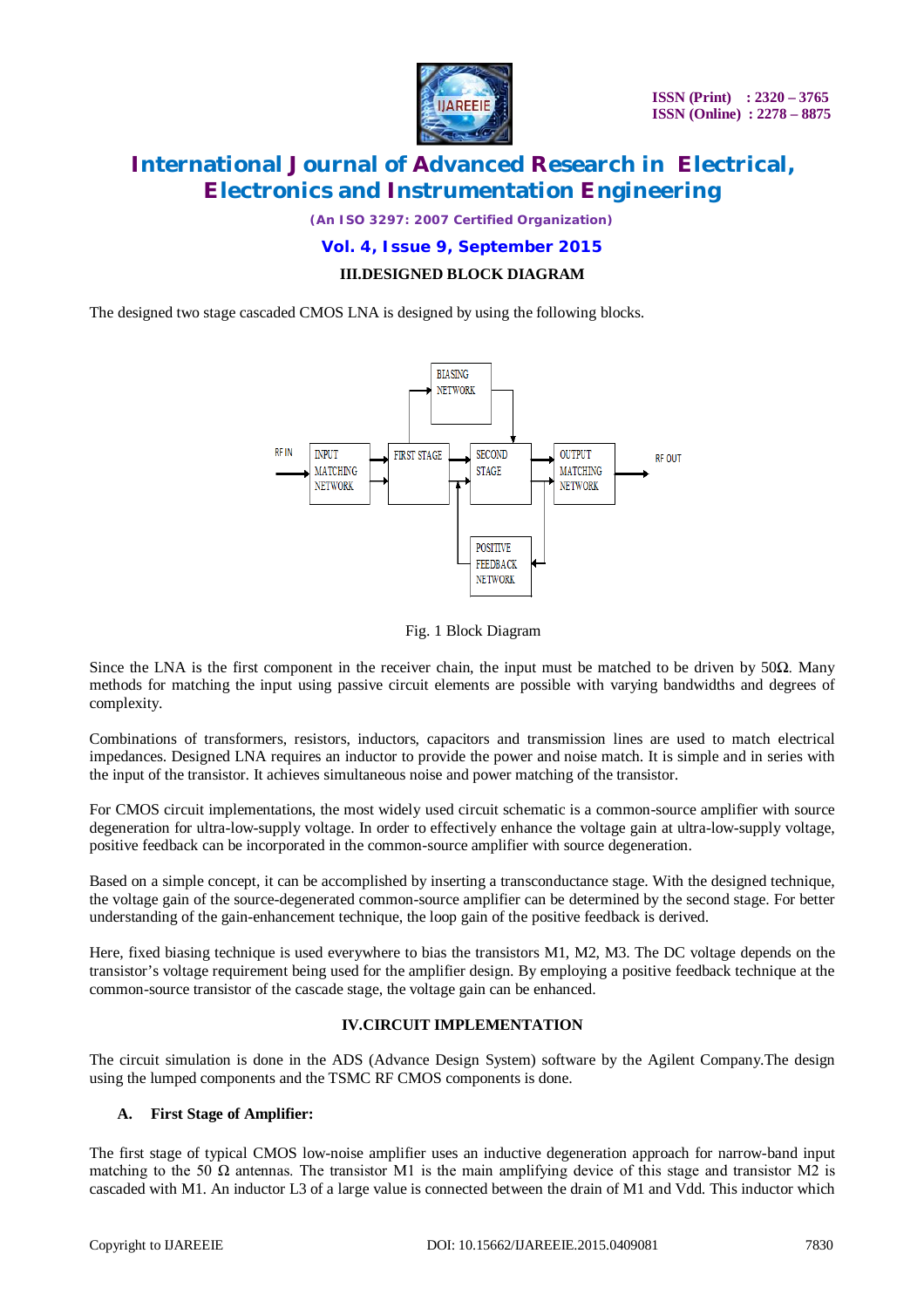

*(An ISO 3297: 2007 Certified Organization)*

### **Vol. 4, Issue 9, September 2015**

opposes the change in current and the cascaded transistor is to prevent large flow of drain current through M1 which can damage the transistor. The transistor M1 is biased with VG1 through the resistor R1.

As mentioned in the block diagram an input matching network is connected to the first stage i.e. the input stage for input impedance matching. Inductor L1 is used as input matching network. The gate length of the transistors is fixed at 130nm and the width of gate is varied. Bulk of both the transistors is connected to ground. In this design, the selected frequency is 5 GHz. Here in the implemented design, first stage of LNA is a common-source amplifier with source degeneration technique. This first stage of LNA is designed mainly to dominate the noise figure of the amplifier. Biasing voltage for the amplifier is 0.55V and current is 834 µA. The input impedance and output impedance matching to the amplifier circuit is provided through the inductor.

#### **B. Second Stage of Amplifier:**

For the design of the second stage of low noise amplifier, the NMOS transistor in common-source topology with source degeneration technique is used, same as in the first stage. The second stage is connected to the first stage through the coupling capacitor. The transistor M2 is biased with VG2 through the resistor R2. The maximum current that this stage should consume is 867µA. This second stage of LNA is designed mainly to achieve the high gain. Biasing voltage for this NMOS transistor is 0.55V and current is 867 µA.



Fig. 2Schematic of an Amplifier Design

The above design, fig. 2 is implemented in the ADS. The S11 (input return loss), S12 (Isolation), S22 (output return loss) and S21 (gain) are plotted. The stability is checked of the overall circuit which is 1.5 i.e. above 1, and the noise figure is 2.1.

#### **C. Positive Feedback Stage:**

Positive feedback technique helps to enhance the overall gain of the two stage amplifier. Active device is used for the feedback. DC biasing is used to bias this active device. This feedback is applied from the output of the second stage of the amplifier to the input of the second stage of the amplifier.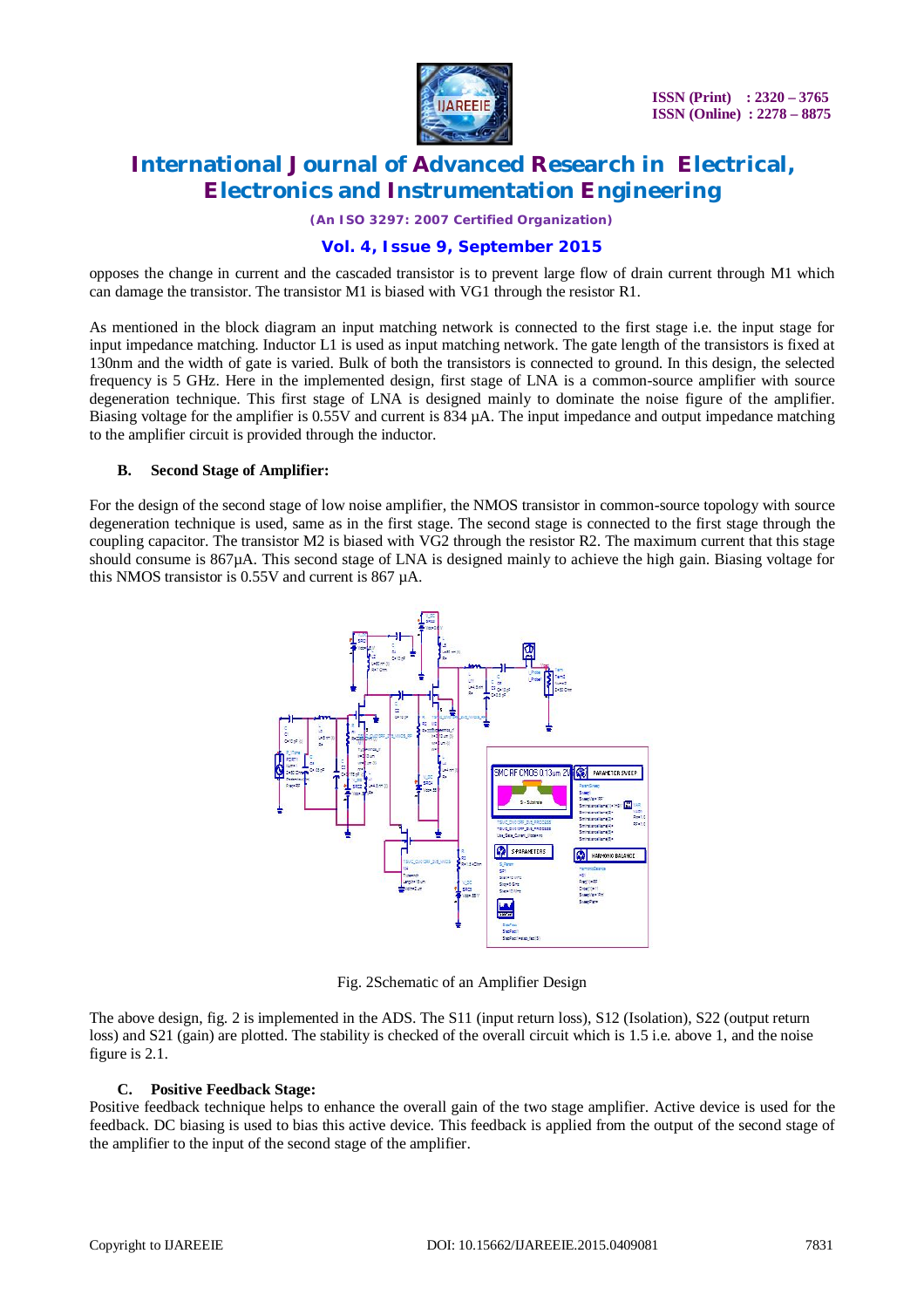

*(An ISO 3297: 2007 Certified Organization)*

### **Vol. 4, Issue 9, September 2015**

#### **V.LAYOUT OF DESIGN**

The layout process allows designers to have their circuits manufactured. Layout is an important step in RFIC design for several reasons. Layout determines the physical area that the LNA will occupy which is important as there are chip size specifications for wireless LAN transceivers. As well, the area the LNA should be minimized since the chip area for wireless LAN transceivers is limited.

More importantly, the physical layout of the LNA will have a direct impact on its performance. The performance is affected as the physical layout introduces parasitic, coupling. Layout was performed using the ADS tool.

The process that was used, CMOS 0.13µm, allows for 4 levels of metal to be used; the first level of metal is the most resistive while the top level of metal, the analog metal, is the least resistive. The metals are separated by a polysilicon layer. A connection between the metal layers is achieved using Vias. Vias provide a path from one metal to another, however they introduce resistance. To minimize the resistance, an array of Vias can be implemented.

The inductors used in the design of the LNA were built using the analog metal, while the Metal-Insulator-Metal (MIM) capacitors were built using two metal layers separated by polysilicon. The layout of the transistors was performed by ADS tool with connections to the base, emitter and collector through the first and second levels of metal. The resistors used in the LNA design were built in layout using polysilicon with connections at its terminals through metal 1.



Fig. 3Layout of an Amplifier Design

Above figure 3 shows the layout of designed amplifier.

### **VI.BONDING DIAGRAM**

Flat no-leads packages such as quad-flat no-leads (QFN) and dual-flat no-leads (DFN) physically and electrically connect integrated circuits to printed circuit boards. Flat no-leads, also known as micro lead frame (MLF) and SON (small-outline no leads), is a surface-mount technology, one of several package technologies that connect integrated circuits to the surfaces of PCBs without through-holes.

Here, QFN12 3mmx3mm package is used as shown in following figure 4.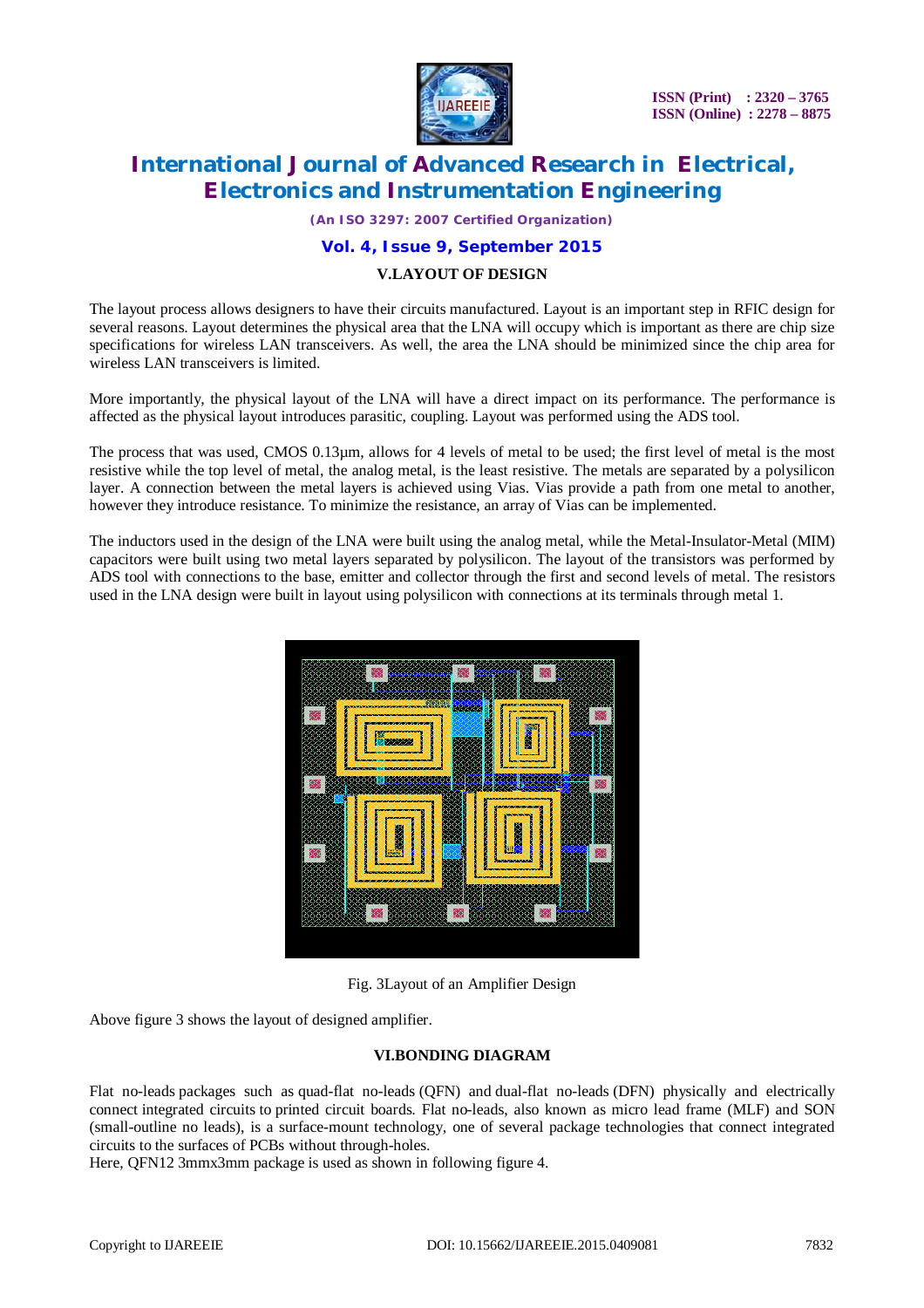

*(An ISO 3297: 2007 Certified Organization)*

### **Vol. 4, Issue 9, September 2015**



Fig. 4Bonding Diagram of Designed LNA

### **VII.RESULTS**

ADS (Advance Design System) software is used for the simulation of the circuit. It is software developed by the Agilent Company. The parameters such as S11, S12, S21, S22, noise figure and stability are plotted for the designed circuit.

The noise figure is defined by amount of noise contributed by the circuit. For any LNA design, it is ideal to have noise figure as low as possible.



Fig. 5Noise Figure Vs Frequency

The targeted noise figure for this project is less than 3 dB for the frequency band which is 5 GHz. The noise figure was simulated using the ADS simulator.Noise figure is required to be very less. In the implemented design, the overall noise figure is 2.1dB as shown in Figure 5.

While designing any amplifier, it is important to check the stability of the device chosen, or the amplifier may function as an oscillator. Unconditional stability means that with any load present to the input or output of the device, the circuit will not become unstable – will not oscillate. Instabilities are primarily caused by three phenomena: internal feedback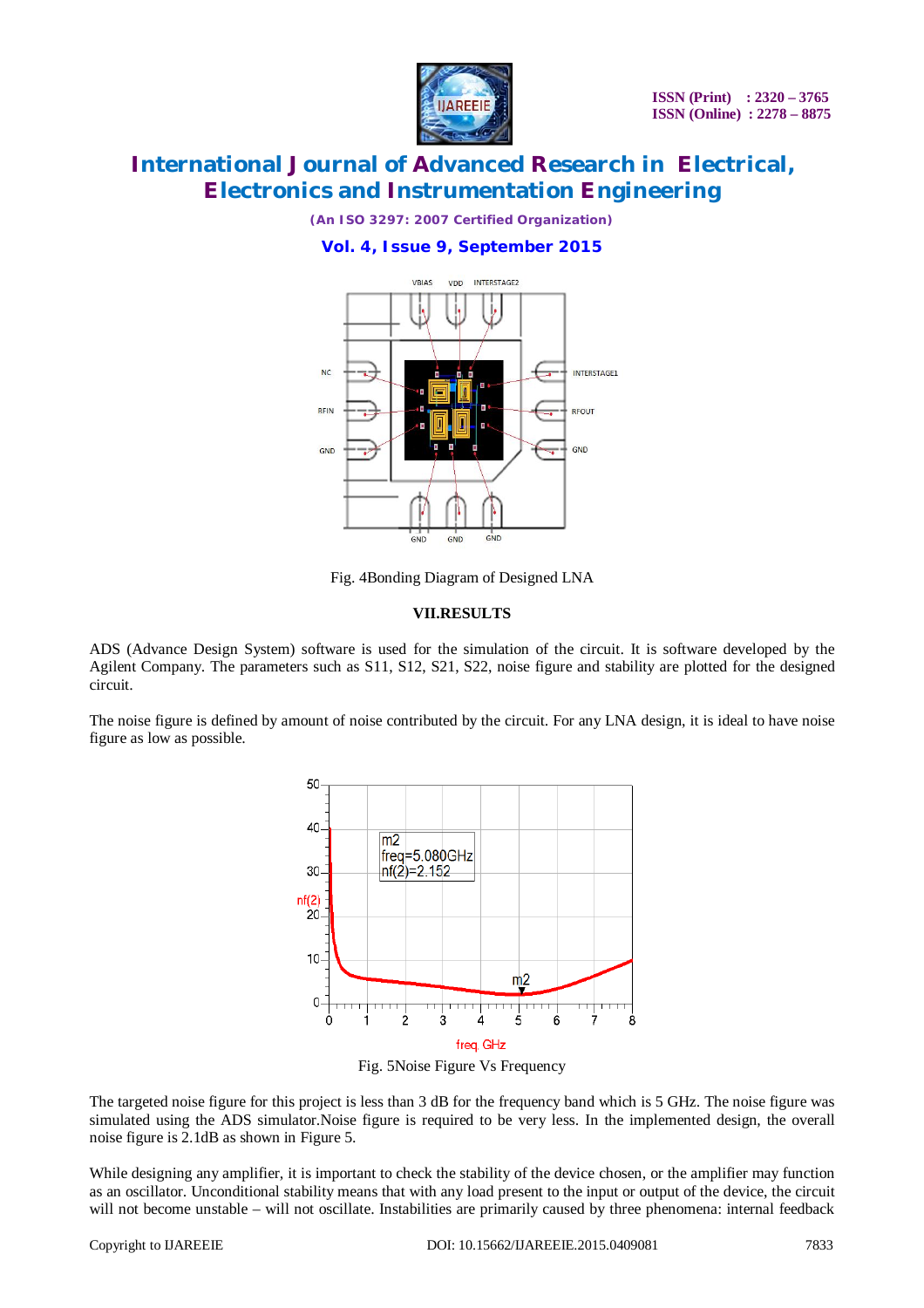

*(An ISO 3297: 2007 Certified Organization)*

### **Vol. 4, Issue 9, September 2015**

of the transistor, external feedback around the transistor caused by external circuit, or excess gain at frequencies outside of the band of operation.



Fig. 6 Stability Vs Frequency

Stability of the designed circuit is 4.2 which is greater than 1. It means the amplifier is having good stability and there are not any oscillations. Also, the circuit is unconditionally stable.

When signal passed through input port, complete signal will not passed to the output port. Some amount of signal will return from input port, this is nothing but the input return loss.Inputreturn loss (S11) is measured at the same port to calculate loss due to incident and the reflected signal. The ideal value of S11 should be below -10 dB. It shows signal reflected at port 1 for the incident signal at port 1.



Figure 7 shows the input return loss S (1, 1) measured at the input port 1. The S11 value is -13 dB at 5GHz.

When signal came back from the other block connected to low noise amplifier i.e. mixer, complete signal will not passed to the input port. Some amount of signal will return from output port, this is nothing but the output return loss.Similarly the S22 at the output port also should be below -10 dB.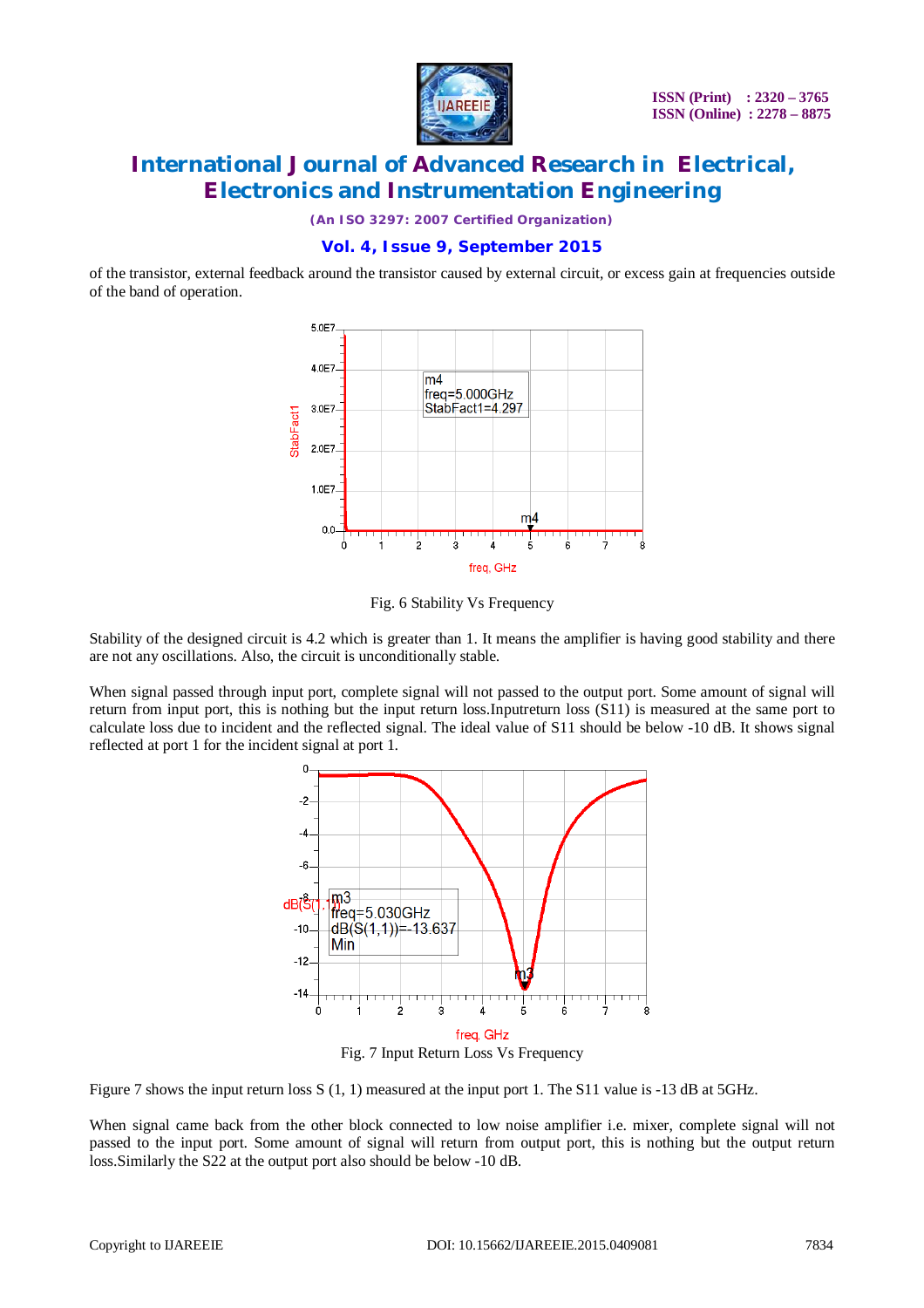

*(An ISO 3297: 2007 Certified Organization)*

**Vol. 4, Issue 9, September 2015**  $\Omega$  $\overline{5}$  $-10$ m6  $dB(56)$ freq=4.990GHz  $dB(S(2,2)) = -24.011$ Min  $-20$  $\frac{1}{7}$ Š Á freq, GHz Fig. 8 Output Return Loss Vs Frequency

Figure 8 shows the output return loss S (2, 2) measured at the output port 2. The S22 value is -24 dB at 5GHz.

When the signal receives by antenna is weak transfer to the low noise amplifier which increases the signal strength. This increase signal strength is nothing but the gain of the amplifier.



Figure 9 shows the gain S (2, 1) of the overall circuit. Gain is 17 dB at 5 GHz.

Isolation prevent low noise amplifier from the signal which is connected second to the LNA.